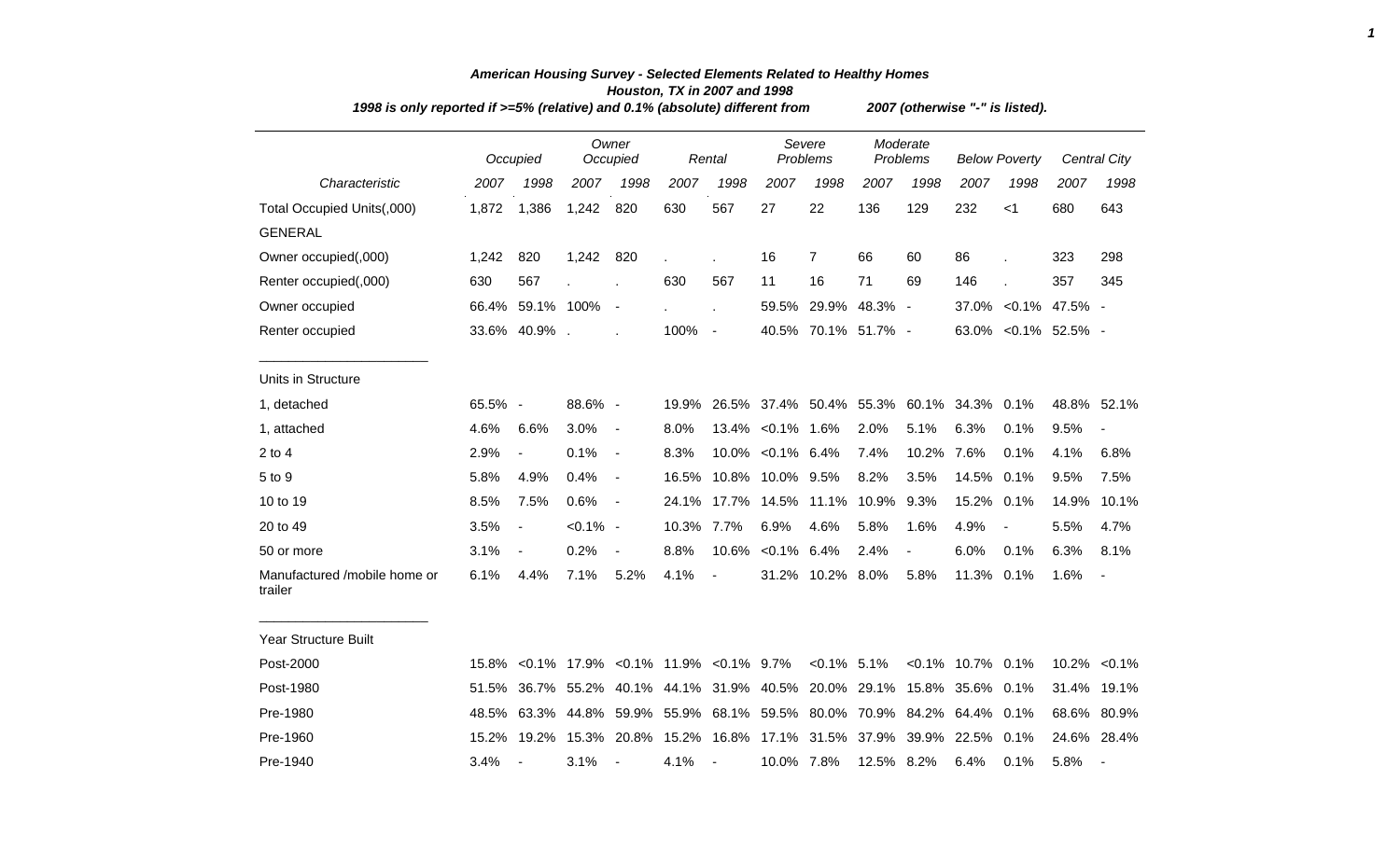|                                                        |         | Occupied                 |         | Owner<br>Occupied        |                | Rental | Severe<br>Problems |       | Moderate<br>Problems |                | <b>Below Poverty</b> |                          |         | Central City   |
|--------------------------------------------------------|---------|--------------------------|---------|--------------------------|----------------|--------|--------------------|-------|----------------------|----------------|----------------------|--------------------------|---------|----------------|
| Characteristic                                         | 2007    | 1998                     | 2007    | 1998                     | 2007           | 1998   | 2007               | 1998  | 2007                 | 1998           | 2007                 | 1998                     | 2007    | 1998           |
| Foundation (for 1-unit not<br>manufactured)            |         |                          |         |                          |                |        |                    |       |                      |                |                      |                          |         |                |
| 1-Unit not manufactured(,000)                          | 1,313   | 983                      | 1,138   | 757                      | 176            | 226    | 10                 | 12    | 78                   | 84             | 94                   | $<$ 1                    | 396     | 399            |
| With a basement under all of<br>house                  | 0.1%    |                          | 0.2%    |                          | $< 0.1\%$ 0.2% |        | $< 0.1\%$ -        |       | 1.2%                 | $\blacksquare$ | $< 0.1\%$            | $\overline{\phantom{a}}$ | 0.3%    |                |
| With a crawl space                                     | 9.7%    | $\overline{\phantom{a}}$ | 8.7%    | 9.6%                     | 16.1%          | 11.9%  | 46.5%              | 36.6% |                      | 38.0% 33.7%    | 24.3% 0.1%           |                          |         | 17.0% 14.4%    |
| On a concrete slab                                     | 87.0%   | $\sim$                   | 88.2%   | $\overline{\phantom{a}}$ | 79.0% -        |        | 53.5%              | 57.8% | 48.7%                | $\sim$         | 70.9%                | 0.1%                     | 81.0% - |                |
| In some other way                                      | 3.0%    | $\overline{a}$           | 2.6%    | $\overline{\phantom{a}}$ | 5.0%           | 6.7%   | $<0.1\%$ 5.5%      |       | 12.1%                | 16.9%          | 4.8%                 | $\overline{\phantom{a}}$ | 1.4%    | 6.8%           |
|                                                        |         |                          |         |                          |                |        |                    |       |                      |                |                      |                          |         |                |
| <b>EXTERIOR</b>                                        |         |                          |         |                          |                |        |                    |       |                      |                |                      |                          |         |                |
| <b>External Building Conditions (non</b><br>multiunit) |         |                          |         |                          |                |        |                    |       |                      |                |                      |                          |         |                |
| Sagging roof                                           | 2.8%    |                          | 2.8%    |                          | 2.5%           |        | 10.7%              | 27.1% | 12.4%                | 10.9%          | 7.7%                 | 0.1%                     | 3.9%    |                |
| Missing roofing material                               | 6.2%    | 4.9%                     | 5.7%    | 4.7%                     | 9.2%           | 5.9%   | 9.9%               | 19.2% | 9.6%                 | 11.1%          | 10.0%                | 0.1%                     | 9.2%    | 5.3%           |
| Hole in roof                                           | 1.4%    |                          | 1.2%    | $\overline{\phantom{a}}$ | 2.3%           |        | 5.4%               | 26.0% | 7.5%                 | 10.2%          | 5.4%                 | 0.1%                     | 2.4%    | $\blacksquare$ |
| Missing bricks, siding, other<br>outside wall material | 3.8%    | 5.4%                     | 3.2%    | $\overline{\phantom{a}}$ | 7.6%           | 10.1%  | 25.2%              | 39.3% | 10.5%                | 15.1%          | 11.3%                | 0.1%                     | 4.9%    | 7.1%           |
| Sloping outside walls                                  | 2.3%    |                          | 2.1%    | $\overline{\phantom{a}}$ | 3.3%           | 6.2%   | 21.1%              | 12.2% | 6.2%                 | 10.3%          | 8.7%                 | 0.1%                     | 3.9%    | $\blacksquare$ |
| Boarded up windows                                     | 2.0%    |                          | 2.0%    | $\blacksquare$           | 2.5%           |        | 13.0%              | 19.1% | 10.2%                | 5.4%           | 4.3%                 | $\blacksquare$           | 2.4%    |                |
| <b>Broken windows</b>                                  | 5.3%    | 6.7%                     | 4.7%    | 5.4%                     | 8.6%           | 10.9%  | 27.9%              |       | 34.1% 14.4% 20.9%    |                | 12.2%                | 0.1%                     | 4.5%    | 7.5%           |
| Bars on windows                                        | 8.0%    | 11.3%                    | 8.4%    | 11.7%                    | 5.5%           | 10.0%  | 5.3%               | 10.3% | 10.6%                | 15.9%          | 12.0%                | 0.1%                     | 15.8%   | 21.1%          |
| Foundation crumbling or has open<br>crack or hole      | 3.8%    |                          | 3.9%    |                          | 3.4%           | 5.4%   | 25.0%              | 15.9% | 13.2% 9.2%           |                | 8.6%                 | 0.1%                     | 6.0%    |                |
| None of the above                                      | 75.3%   | 70.6%                    | 76.1%   | 71.9%                    | 70.4%          | 66.3%  | 30.7%              | 44.0% | 55.1%                | 46.9%          | 55.7%                | 0.1%                     |         | 67.6% 60.4%    |
| None of the above(excluding<br>bars)                   | 80.5% - |                          | 81.6% - |                          | 73.8% -        |        | 30.7%              |       | 49.0% 62.4% 55.2%    |                | 65.9% 0.1%           |                          | 78.5% - |                |
| Water Leakage During Last 12<br>Months                 |         |                          |         |                          |                |        |                    |       |                      |                |                      |                          |         |                |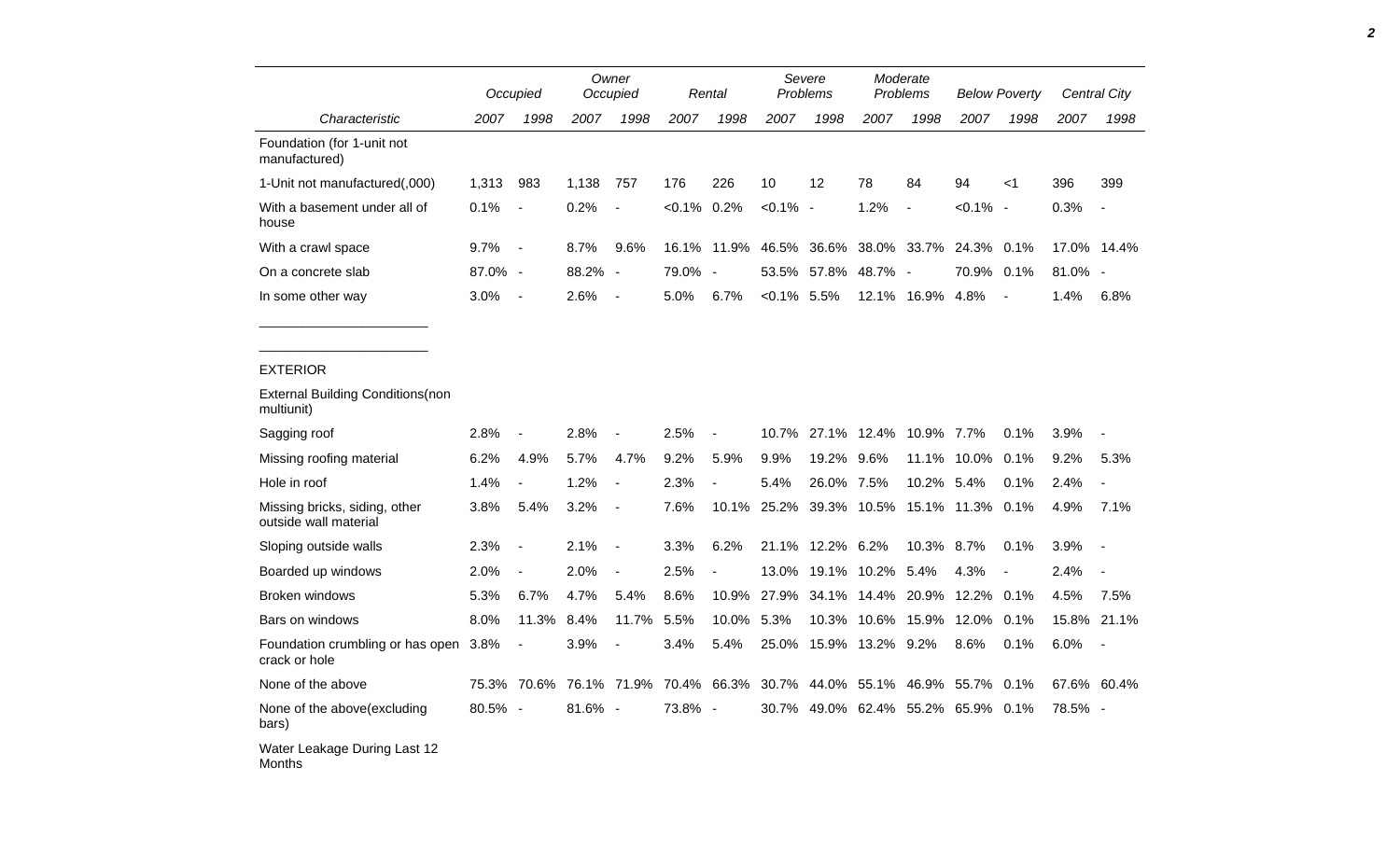|                                         |      | Occupied                 |      | Owner<br>Occupied        |             | Rental                   |             | Severe<br>Problems       |             | Moderate<br>Problems     |                  | <b>Below Poverty</b>     |             | <b>Central City</b>      |
|-----------------------------------------|------|--------------------------|------|--------------------------|-------------|--------------------------|-------------|--------------------------|-------------|--------------------------|------------------|--------------------------|-------------|--------------------------|
| Characteristic                          | 2007 | 1998                     | 2007 | 1998                     | 2007        | 1998                     | 2007        | 1998                     | 2007        | 1998                     | 2007             | 1998                     | 2007        | 1998                     |
| With leakage from outside<br>structure  | 8.2% | 12.8%                    | 7.4% | 12.7%                    | 9.7%        | 12.9%                    | 16.4%       | 38.1%                    | 22.6%       | 29.4%                    | 13.0%            | 0.1%                     | 9.5%        | 12.9%                    |
| Roof                                    | 5.2% | 9.3%                     | 5.2% | 9.5%                     | 5.4%        | 8.8%                     | 16.4%       | 30.2%                    |             | 18.5% 24.3%              | 8.6%             | 0.1%                     | 6.0%        | 8.9%                     |
| <b>Basement leak</b>                    | 0.1% |                          | 0.1% | $\blacksquare$           | $< 0.1\%$ - |                          | $< 0.1\%$   | $\overline{\phantom{a}}$ | $< 0.1\%$   | $\overline{\phantom{a}}$ | $< 0.1\%$ -      |                          | $< 0.1\%$ - |                          |
| Walls, closed windows, or doors<br>leak | 2.3% | $\overline{\phantom{a}}$ | 2.1% | $\blacksquare$           | 2.9%        | $\overline{\phantom{a}}$ | 3.9%        | 19.6%                    | 4.5%        | 10.4%                    | 4.1%             | $\sim$                   | 2.4%        | $\sim$                   |
| Other or Unknown exterior Leak          | 0.9% | $\overline{\phantom{a}}$ | 0.4% | $\overline{\phantom{a}}$ | 1.9%        | $\overline{\phantom{a}}$ | $< 0.1\%$ - |                          | 2.5%        |                          | 0.9%             | $\overline{\phantom{a}}$ | 1.5%        | $\sim$                   |
| <b>INTERIOR</b>                         |      |                          |      |                          |             |                          |             |                          |             |                          |                  |                          |             |                          |
| Damage                                  |      |                          |      |                          |             |                          |             |                          |             |                          |                  |                          |             |                          |
| Holes in floors                         | 0.9% |                          | 0.9% | $\blacksquare$           | 1.1%        | $\overline{a}$           | 10.5%       | 15.9% 4.2%               |             | 7.8%                     | 3.1%             | $\blacksquare$           | 1.5%        | $\overline{\phantom{a}}$ |
| Open cracks or holes                    | 6.9% | 8.7%                     | 6.7% | 8.2%                     | 7.3%        | 9.5%                     | 35.4%       | 30.1%                    | 27.1%       | $\sim$ $-$               | 11.8% 0.1%       |                          | 8.5%        | 9.4%                     |
| Broken plaster or peeling paint         | 2.6% |                          | 2.2% | $\overline{a}$           | 3.3%        | $\overline{\phantom{a}}$ |             | 13.8% 23.7%              | 14.9% 16.2% |                          | 3.4%             | $\overline{\phantom{a}}$ | 3.6%        | ÷,                       |
| Water Leakage During Last 12<br>Months  |      |                          |      |                          |             |                          |             |                          |             |                          |                  |                          |             |                          |
| With leakage from inside structure 8.1% |      | 14.5%                    | 6.7% | 13.2%                    | 11.0%       | 16.4%                    | 20.3%       | 32.3%                    | 18.3%       |                          | 30.0% 12.9% 0.1% |                          | 9.1%        | 12.9%                    |
| Fixtures backed up or overflowed        | 2.0% | 6.8%                     | 1.8% | 6.0%                     | 2.5%        | 7.9%                     | 11.4%       | 15.2%                    | 6.3%        | 15.3%                    | 2.9%             |                          | 2.5%        | 6.8%                     |
| Pipes leaked                            | 3.6% | 6.4%                     | 2.7% | 5.5%                     | 5.4%        | 7.6%                     | 14.4%       | 19.9%                    | 9.4%        | 16.0%                    | 7.6%             | 0.1%                     | 4.2%        | 5.2%                     |
| Broken water heater                     | 0.5% | $\overline{\phantom{a}}$ | 0.6% | $\blacksquare$           | 0.3%        | $\overline{\phantom{a}}$ | $< 0.1\%$   | 2.4%                     | 0.9%        |                          | $< 0.1\%$ -      |                          | 0.3%        | $\overline{\phantom{a}}$ |
| Other or Unknown                        | 2.8% | $\overline{\phantom{a}}$ | 2.0% | $\blacksquare$           | 4.4%        | $\blacksquare$           | $< 0.1\%$   | 10.1%                    | 7.9%        | 6.5%                     | 4.5%             | $\overline{\phantom{a}}$ | 3.4%        | $\sim$                   |
|                                         |      |                          |      |                          |             |                          |             |                          |             |                          |                  |                          |             |                          |
| Rodents                                 |      |                          |      |                          |             |                          |             |                          |             |                          |                  |                          |             |                          |
| Signs of rats in last 3 mon.            | 1.3% |                          | 1.2% |                          | 1.4%        |                          | 3.7%        | 21.7%                    | 6.7%        | 11.6% 2.0%               |                  |                          | 2.0%        |                          |
| Signs of mice in last 3 mon.            | 2.9% | 5.0%                     | 2.7% | $\blacksquare$           | 3.1%        | 6.2%                     | 7.0%        | 18.2%                    | 10.2%       | 15.3% 4.1%               |                  |                          | 3.6%        | 6.2%                     |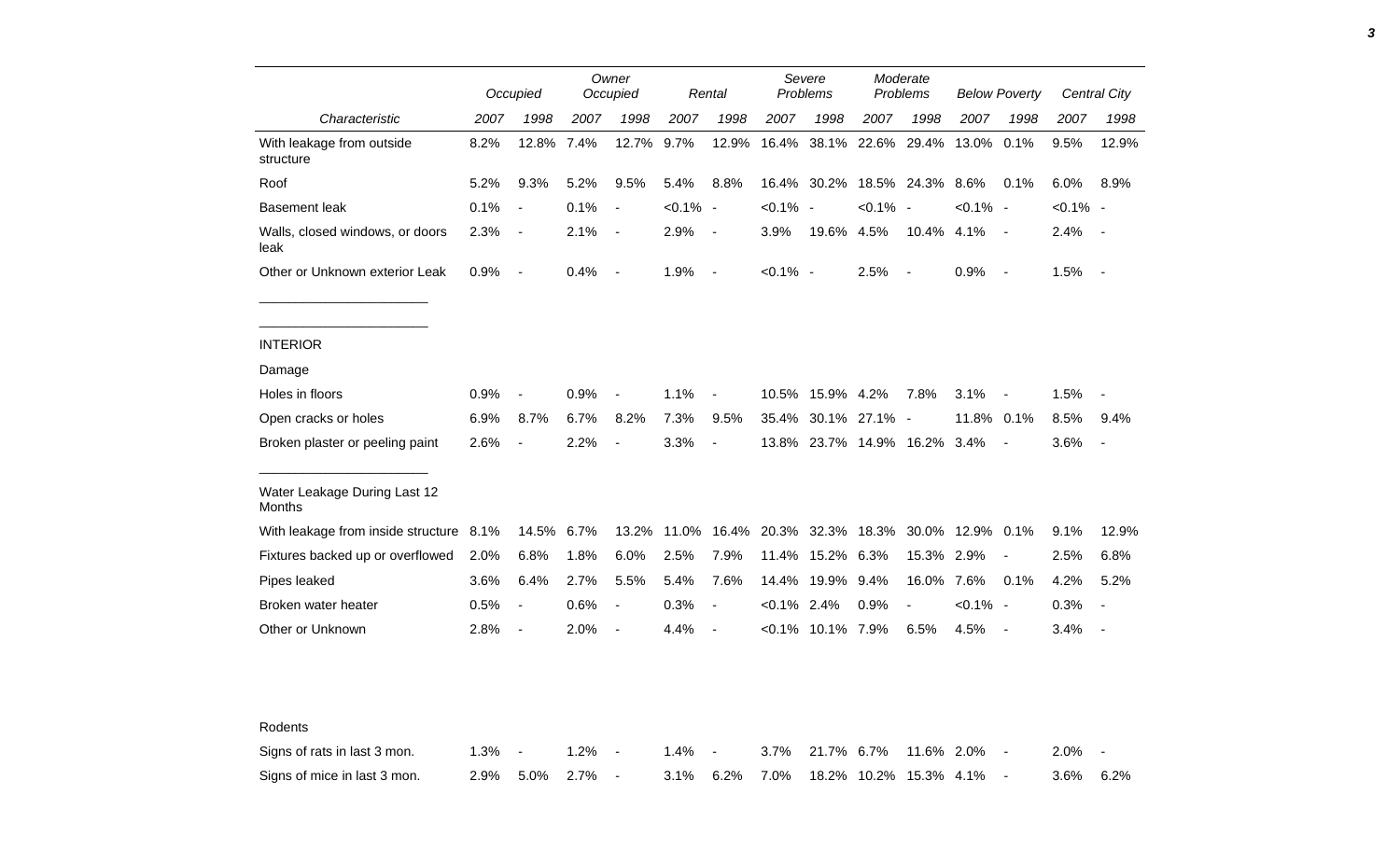|                                                           |             | Occupied                 |             | Owner<br>Occupied        |             | Rental                   |                | Severe<br><b>Problems</b> |                                 | Moderate<br><b>Problems</b> |             | <b>Below Poverty</b>     |             | Central City             |
|-----------------------------------------------------------|-------------|--------------------------|-------------|--------------------------|-------------|--------------------------|----------------|---------------------------|---------------------------------|-----------------------------|-------------|--------------------------|-------------|--------------------------|
| Characteristic                                            | 2007        | 1998                     | 2007        | 1998                     | 2007        | 1998                     | 2007           | 1998                      | 2007                            | 1998                        | 2007        | 1998                     | 2007        | 1998                     |
| Signs of rodents, not sure which<br>kind in last 3 mon.   | 0.5%        | $\overline{a}$           | 0.5%        | $\overline{\phantom{a}}$ | 0.6%        | $\blacksquare$           | $< 0.1\%$ -    |                           | $< 0.1\%$ 1.8%                  |                             | $< 0.1\%$ - |                          | 0.9%        | $\overline{\phantom{a}}$ |
| Electrical                                                |             |                          |             |                          |             |                          |                |                           |                                 |                             |             |                          |             |                          |
| No electrical wiring                                      | $< 0.1\%$ - |                          | $< 0.1\%$ - |                          | $< 0.1\%$ - |                          | $< 0.1\%$ -    |                           | $< 0.1\%$ -                     |                             | $< 0.1\%$ - |                          | $< 0.1\%$ - |                          |
| Exposed wiring                                            | 0.9%        | $\overline{\phantom{a}}$ | 0.7%        | $\overline{\phantom{a}}$ | 1.3%        | $\overline{\phantom{a}}$ | $< 0.1\%$ 4.5% |                           | 2.5%                            | $\overline{\phantom{a}}$    | 1.1%        | $\overline{\phantom{a}}$ | 0.8%        |                          |
| Rooms without electric outlets                            | 1.2%        | $\sim$                   | 1.4%        | $\blacksquare$           | 0.9%        | $\blacksquare$           | 6.2%           | $\overline{\phantom{a}}$  | 2.6%                            | $\blacksquare$              | 2.6%        | $\sim$                   | 0.9%        |                          |
| Fuses/breakers blown in last 3<br>mon.                    | 9.8%        | 29.9%                    |             | 11.0% 37.4%              | 7.3%        | 19.0%                    | 15.0%          | 39.5%                     | 15.5%                           | 34.1%                       | 6.8%        | 0.1%                     | 7.9%        | 25.0%                    |
| Sanitation                                                |             |                          |             |                          |             |                          |                |                           |                                 |                             |             |                          |             |                          |
| Lacking complete kitchen facilities 2.5%                  |             | $\overline{\phantom{a}}$ | 0.9%        |                          | 5.6%        | 4.3%                     | 3.6%           | $\blacksquare$            | 33.4%                           | 25.5%                       | 3.7%        |                          | 3.3%        |                          |
| Lacking some or all plumbing<br>facilities                | 1.0%        | $\overline{\phantom{a}}$ | 0.9%        | $\overline{\phantom{a}}$ | 1.2%        | $\overline{\phantom{a}}$ |                | 69.6% 51.8%               | $< 0.1\%$ 0.3%                  |                             | 2.6%        | $\overline{\phantom{a}}$ | 0.9%        | $\sim$                   |
| Water not safe to drink                                   | 17.1%       | 22.8%                    | 15.4%       | 18.1%                    | 20.6%       | 29.5%                    | 47.7% -        |                           | 24.9%                           | 31.8%                       | 24.9%       | 0.1%                     | 19.8%       | 28.5%                    |
| Water stoppage in last 3 mon.                             | 4.6%        | 9.3%                     | 3.5%        | 7.3%                     | 6.7%        | 12.3%                    | 3.4%           | 14.3%                     | 10.0%                           | 11.1%                       | 9.9%        | 0.1%                     | 4.8%        | 10.7%                    |
| No flush toilets working some time 3.1%<br>in last 3 mon. |             | 5.6%                     | 2.0%        | $\overline{\phantom{a}}$ | 5.4%        | 9.3%                     | 15.5%          | 28.5%                     | 13.7%                           | 15.0%                       | 10.3% 0.1%  |                          | 4.6%        | 6.6%                     |
| With sewage disposal<br>breakdowns in last 3 mon.         | 2.1%        |                          | 1.6%        | $\overline{\phantom{a}}$ | 3.0%        | $\overline{\phantom{a}}$ | 3.4%           | 11.0%                     | 4.1%                            | 9.6%                        | 4.1%        |                          | 2.6%        | $\sim$                   |
| Septic tank, cesspool, chemical<br>toilet                 | 7.6%        | 6.4%                     | 9.8%        | 8.8%                     | 3.2%        | $\overline{\phantom{a}}$ | 12.4% 9.5%     |                           | 12.8% 8.1%                      |                             | 6.1%        | 0.1%                     | 0.4%        | $\sim$                   |
| With septic tank or cesspool<br>breakdowns in last 3 mon. | 0.1%        | $\overline{\phantom{a}}$ | 0.1%        | $\blacksquare$           | $< 0.1\%$ - |                          | $< 0.1\%$ -    |                           | $< 0.1\%$ 0.5%                  |                             | $< 0.1\%$ - |                          | $< 0.1\%$ - |                          |
| <b>HEATING/FUEL</b>                                       |             |                          |             |                          |             |                          |                |                           |                                 |                             |             |                          |             |                          |
| Main Heating Equipment                                    |             |                          |             |                          |             |                          |                |                           |                                 |                             |             |                          |             |                          |
| Warm-air furnace                                          | 82.3% -     |                          | 85.4% -     |                          |             |                          |                |                           | 76.3% 72.0% 57.8% 65.5% 44.7% - |                             | 66.3% 0.1%  |                          |             | 79.4% 73.5%              |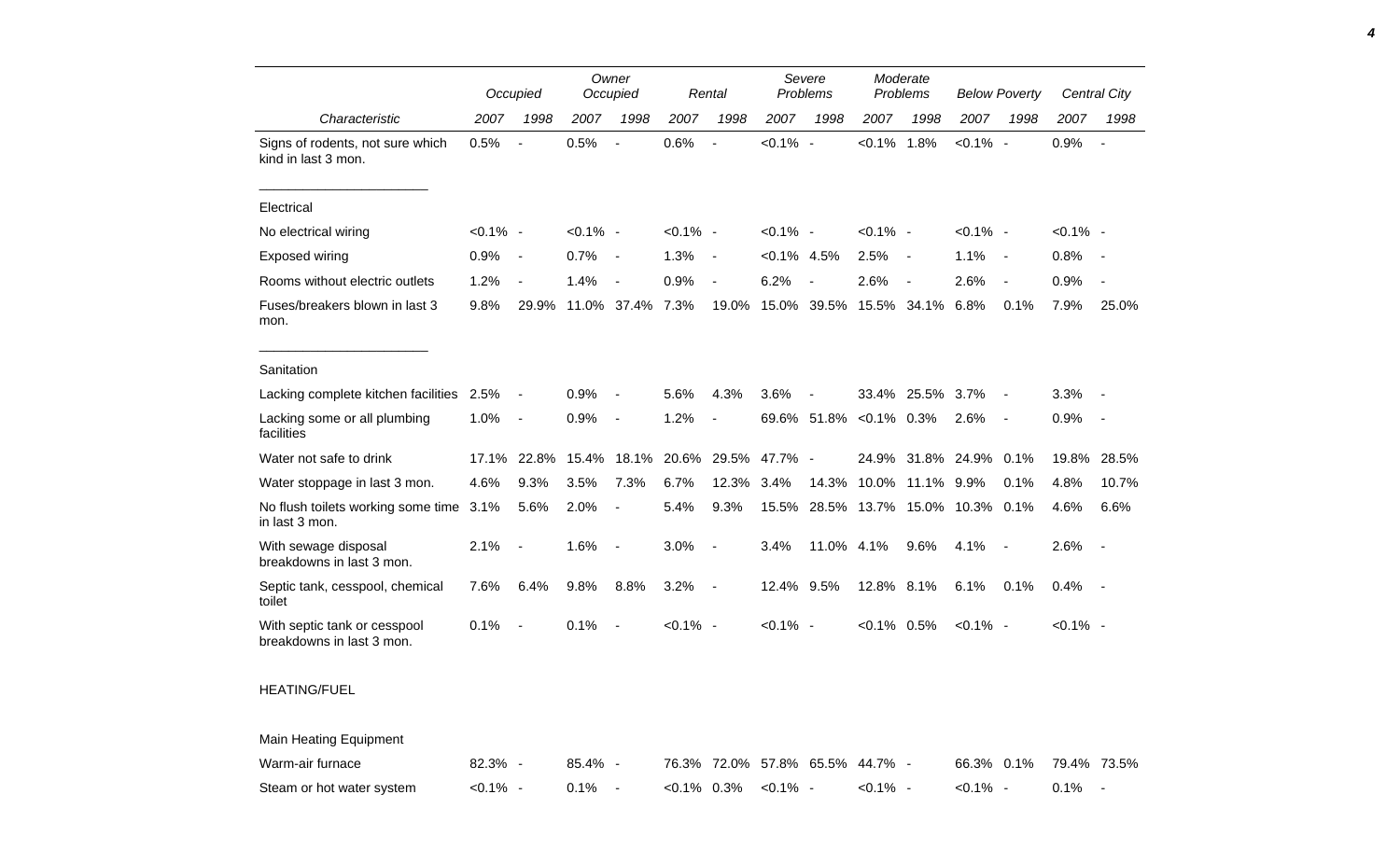|                                                         |             | Occupied                 |             | Owner<br>Occupied        |                | Rental                   |                | Severe<br>Problems |                | Moderate<br>Problems   |             | <b>Below Poverty</b>     |                | Central City   |
|---------------------------------------------------------|-------------|--------------------------|-------------|--------------------------|----------------|--------------------------|----------------|--------------------|----------------|------------------------|-------------|--------------------------|----------------|----------------|
| Characteristic                                          | 2007        | 1998                     | 2007        | 1998                     | 2007           | 1998                     | 2007           | 1998               | 2007           | 1998                   | 2007        | 1998                     | 2007           | 1998           |
| Electric heat pump                                      | 7.6%        | 9.7%                     | 5.3%        | 6.1%                     | 12.1%          | 14.9%                    |                | $< 0.1\%$ 12.5%    | 6.1%           | 3.2%                   | 8.3%        | 0.1%                     | 7.9%           | 10.8%          |
| Built-in electric units                                 | 0.4%        | $\overline{\phantom{a}}$ | 0.1%        | $\overline{\phantom{a}}$ | 0.8%           | $\sim$                   | $< 0.1\%$ -    |                    | 0.3%           | $\blacksquare$         | 0.8%        | $\overline{\phantom{a}}$ | 0.3%           | $\blacksquare$ |
| Floor, wall, or other built-in hot air<br>without ducts | 1.8%        | $\overline{\phantom{a}}$ | 1.4%        | $\overline{\phantom{a}}$ | 2.6%           | $\overline{\phantom{a}}$ | 3.6%           | $\sim$             | 2.0%           | $\blacksquare$         | 4.6%        | $\blacksquare$           | 3.7%           | $\blacksquare$ |
| Room heaters with flue                                  | 0.6%        | $\overline{\phantom{a}}$ | 0.6%        | $\overline{\phantom{a}}$ | 0.7%           | $\overline{\phantom{a}}$ | $< 0.1\%$ 6.2% |                    | $< 0.1\%$ 1.3% |                        | 2.5%        | $\blacksquare$           | 1.2%           | $\blacksquare$ |
| Room heaters without flue                               | 3.4%        | $\overline{\phantom{a}}$ | 3.5%        | $\blacksquare$           | 3.3%           | 5.4%                     | 13.6% 9.7%     |                    |                | 44.2% 47.8%            | 7.4%        | 0.1%                     | 3.9%           | 6.5%           |
| Portable electric heaters                               | 2.6%        | $\overline{\phantom{a}}$ | 2.6%        | $\overline{\phantom{a}}$ | 2.6%           | $\sim$                   | 15.5% 3.2%     |                    | 2.1%           | $\sim$                 | 8.1%        | 0.1%                     | 2.6%           | $\blacksquare$ |
| <b>Stoves</b>                                           | 0.1%        | $\overline{\phantom{a}}$ | 0.1%        | $\sim$                   | $< 0.1\%$ -    |                          | $< 0.1\%$ -    |                    | $< 0.1\%$ -    |                        | 0.5%        | $\blacksquare$           | $< 0.1\%$ -    |                |
| Fireplace without inserts                               | $< 0.1\%$ - |                          | $< 0.1\%$ - |                          | $< 0.1\%$ -    |                          | $< 0.1\%$ -    |                    | $< 0.1\%$ -    |                        | $< 0.1\%$ - |                          | $< 0.1\%$ -    |                |
| Other                                                   | 0.8%        | $\blacksquare$           | 0.7%        | $\sim$                   | 1.1%           | $\sim$                   | $< 0.1\%$ -    |                    | 0.7%           | $\sim$ $-$             | 1.6%        | $\sim$ $-$               | 0.6%           | $\blacksquare$ |
| No heating equipment                                    | 0.2%        | $\overline{\phantom{a}}$ | 0.2%        | $\sim$                   | 0.1%           | $\sim$                   | 9.5%           | 0.1%               | $< 0.1\%$ 0.5% |                        | $< 0.1\%$ - |                          | 0.1%           | $\blacksquare$ |
| Cooking stove                                           | 0.1%        | $\overline{\phantom{a}}$ | 0.1%        | $\overline{\phantom{a}}$ | 0.2%           | $\sim$                   | $< 0.1\%$ -    |                    | $< 0.1\%$ 1.0% |                        | $< 0.1\%$ - |                          | 0.1%           | $\blacksquare$ |
| Water Heating Fuel                                      |             |                          |             |                          |                |                          |                |                    |                |                        |             |                          |                |                |
| Electricity                                             | 40.5% -     |                          |             | 26.7% 24.3%              |                | 67.8% 59.7%              |                | 56.1% 52.6%        |                | 41.6% 31.8%            | 55.5% 0.1%  |                          |                | 44.2% 39.3%    |
| Gas, LP/bottled gas                                     | 59.4% -     |                          | 73.3% -     |                          |                | 32.2% 39.6%              |                | 43.9% 47.4%        |                | 58.4% 67.4%            | 44.5% 0.1%  |                          |                | 55.8% 59.5%    |
| Fuel oil                                                | $< 0.1\%$ - |                          | $< 0.1\%$ - |                          | $< 0.1\%$ -    |                          | $< 0.1\%$ -    |                    | $< 0.1\%$ -    |                        | $< 0.1\%$ - |                          | $< 0.1\%$ -    |                |
| Kerosene or other liquid fuel                           | $< 0.1\%$ - |                          | $< 0.1\%$ - |                          | $< 0.1\%$ -    |                          | $< 0.1\%$ -    |                    | $< 0.1\%$ -    |                        | $< 0.1\%$ - |                          | $< 0.1\%$ -    |                |
| Other                                                   | 0.1%        | $\overline{\phantom{a}}$ | 0.1%        | $\sim$                   | $< 0.1\%$ 0.6% |                          | $< 0.1\%$ -    |                    | $< 0.1\%$ 0.5% |                        | $< 0.1\%$ - |                          | $< 0.1\%$ 1.2% |                |
|                                                         |             |                          |             |                          |                |                          |                |                    |                |                        |             |                          |                |                |
| Clothes Dryer(,000)                                     | 1,504       | 975                      | 1,177       | 740                      | 327            | 235                      | 21             | 10                 | 78             | 61                     | 115         | $<$ 1                    | 460            | 362            |
| <b>Have Clothes Dryer</b>                               |             | 80.4% 70.3%              | 94.7% -     |                          | 52.0%          | 41.5%                    | 76.3%          | 44.0%              | 57.2%          | 47.5%                  | 49.6% 0.1%  |                          | 67.7%          | 56.3%          |
| Electricity                                             | 73.1% -     |                          | 68.8% -     |                          | 88.4% -        |                          | 77.4% -        |                    |                | 74.7% 67.5% 81.3% 0.1% |             |                          |                | 73.1% 68.6%    |
| Gas, LP gas (liquid propane)                            |             | 26.9% 28.7%              |             | 31.2% 34.3%              | 11.6% -        |                          | 22.6% -        |                    |                | 25.3% 31.9%            | 18.7% 0.1%  |                          |                | 26.9% 31.2%    |
| Other                                                   | $< 0.1\%$ - |                          | $< 0.1\%$ - |                          | $< 0.1\%$ -    |                          | $< 0.1\%$ -    |                    | $< 0.1\%$ -    |                        | $< 0.1\%$ - |                          | $< 0.1\%$ -    |                |

Heating Problems

\_\_\_\_\_\_\_\_\_\_\_\_\_\_\_\_\_\_\_\_\_\_\_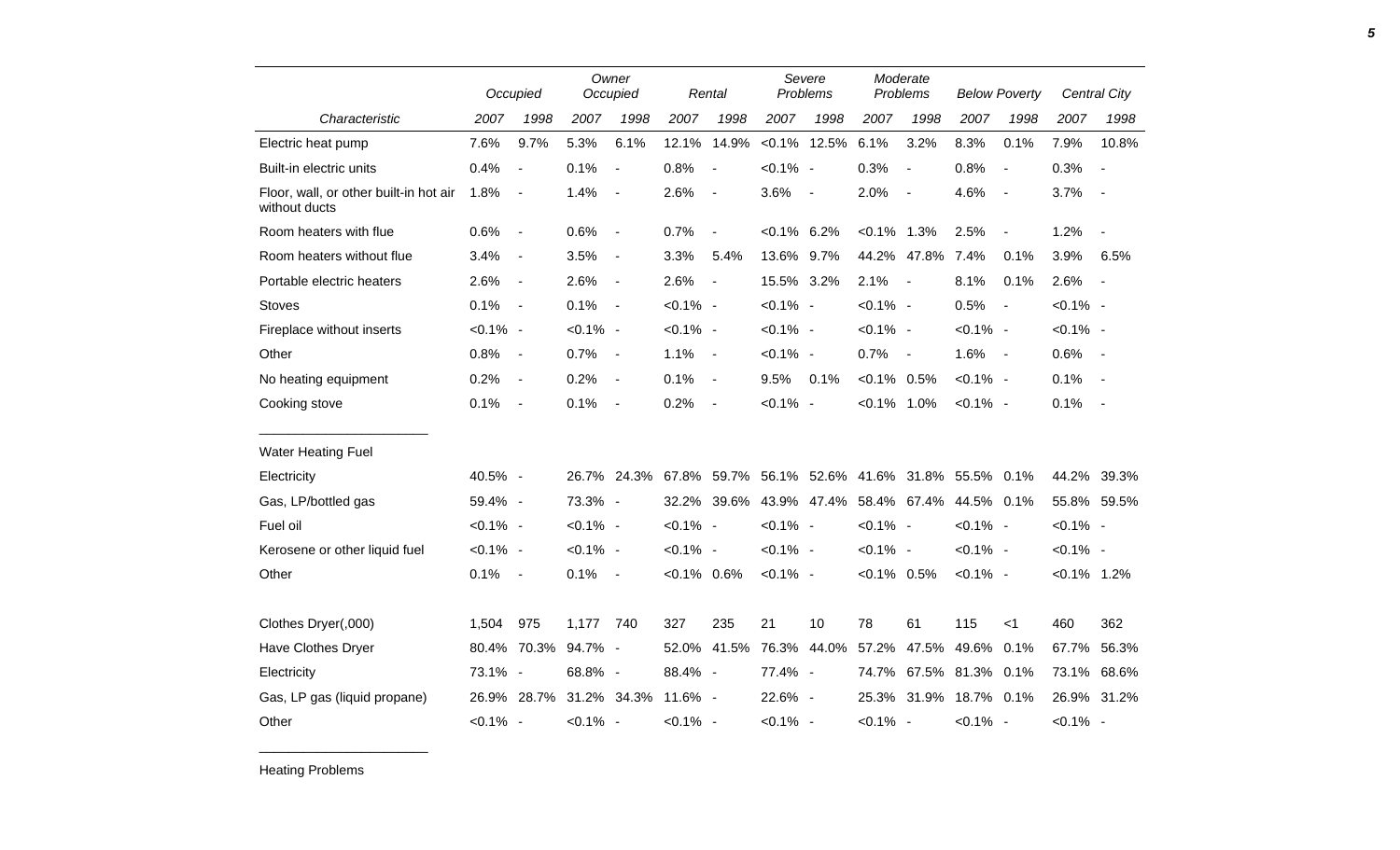|                                                        |             | Occupied                 |             | Owner<br>Occupied            |             | Rental                   |                | Severe<br>Problems |           | Moderate<br>Problems     |             | <b>Below Poverty</b>     |                                    | Central City             |
|--------------------------------------------------------|-------------|--------------------------|-------------|------------------------------|-------------|--------------------------|----------------|--------------------|-----------|--------------------------|-------------|--------------------------|------------------------------------|--------------------------|
| Characteristic                                         | 2007        | 1998                     | 2007        | 1998                         | 2007        | 1998                     | 2007           | 1998               | 2007      | 1998                     | 2007        | 1998                     | 2007                               | 1998                     |
| Uncomfortably cold for 24 hours<br>or more last winter | 4.8%        | 7.6%                     | 4.8%        | 6.9%                         | 4.7%        | 8.8%                     | 43.2%          | 58.0%              | 13.0%     | 14.2%                    | 8.5%        | 0.1%                     | 4.3%                               | 6.5%                     |
| Heating equipment breakdowns                           | 1.9%        | $\overline{\phantom{a}}$ | 1.8%        | $\blacksquare$               | 1.9%        | $\overline{a}$           | 27.0%          | 37.8%              | 2.7%      | $\blacksquare$           | 1.2%        | $\overline{\phantom{a}}$ | 1.9%                               |                          |
| Other causes                                           | 2.4%        | $\blacksquare$           | 2.8%        | $\blacksquare$               | 1.7%        | $\overline{\phantom{a}}$ | 15.5%          | 17.4%              | 7.7%      | 10.4%                    | 6.4%        | 0.1%                     | 2.0%                               |                          |
| Utility interruption                                   | 0.2%        | $\blacksquare$           | 0.2%        | $\blacksquare$               | 0.4%        | $\overline{\phantom{a}}$ | $< 0.1\%$      | $\sim$             | $< 0.1\%$ | 2.1%                     | 0.6%        | $\overline{\phantom{a}}$ | 0.3%                               | $\overline{\phantom{a}}$ |
| Inadequate heating capacity                            | 1.0%        | $\blacksquare$           | 1.3%        | $\blacksquare$               | 0.3%        | $\overline{\phantom{a}}$ | 12.5%          | 11.6%              | 3.9%      | $\overline{\phantom{a}}$ | 2.3%        | $\overline{\phantom{a}}$ | 0.7%                               | $\overline{\phantom{a}}$ |
| Inadequate insulation                                  | 0.6%        | $\blacksquare$           | 0.6%        | $\blacksquare$               | 0.6%        | $\overline{\phantom{a}}$ | 7.7%           | 9.1%               | 4.4%      | $\overline{\phantom{a}}$ | 2.5%        | $\overline{\phantom{a}}$ | 0.4%                               | $\sim$                   |
| Cost of heating                                        | 0.4%        | $\blacksquare$           | 0.5%        | $\blacksquare$               | 0.1%        | $\overline{\phantom{a}}$ | $< 0.1\%$      | $\sim$             | 0.7%      | $\overline{\phantom{a}}$ | $< 0.1\%$ - |                          | 0.3%                               |                          |
| Other                                                  | 0.6%        | $\blacksquare$           | 0.6%        | $\overline{\phantom{a}}$     | 0.4%        | $\blacksquare$           | $< 0.1\%$ 7.1% |                    | 1.4%      | $\overline{\phantom{a}}$ | 2.2%        | $\overline{\phantom{a}}$ | 0.6%                               | $\sim$                   |
| SELECTED PHYSICAL<br><b>PROBLEMS</b>                   |             |                          |             |                              |             |                          |                |                    |           |                          |             |                          |                                    |                          |
| Severe Physical Problems(,000)                         | 27          | 22                       | 16          | 7                            | 11          | 16                       | 27             | 22                 |           |                          | 7           |                          | 11                                 | 12                       |
| Severe physical problems                               | 1.4%        | $\blacksquare$           | 1.3%        | $\qquad \qquad \blacksquare$ | 1.7%        | $\frac{1}{2}$            | 100%           |                    |           |                          | 3.0%        | $< 0.1\%$ 1.6%           |                                    |                          |
| Plumbing                                               | 1.0%        | $\overline{\phantom{a}}$ | 0.9%        | $\blacksquare$               | 1.2%        | $\blacksquare$           | 69.6%          | 50.2%              | $\sim$    |                          | 2.6%        | $< 0.1\%$                | 0.9%                               | $\blacksquare$           |
| Heating                                                | 0.4%        | $\overline{\phantom{a}}$ | 0.4%        | $\overline{\phantom{a}}$     | 0.4%        | $\overline{\phantom{a}}$ |                | 27.0% 37.8%        |           |                          | 0.8%        | $< 0.1\%$ 0.6%           |                                    |                          |
| Electric                                               | $< 0.1\%$ - |                          | $< 0.1\%$ - |                              | $< 0.1\%$ - |                          | $< 0.1\%$ -    |                    |           |                          | $< 0.1\%$   |                          | $< 0.1\% < 0.1\%$                  |                          |
| Hallways                                               | $< 0.1\%$ - |                          | $< 0.1\%$ - |                              | $< 0.1\%$ - |                          | $< 0.1\%$ -    |                    |           |                          | $< 0.1\%$   |                          | $< 0.1\% < 0.1\%$                  |                          |
| Upkeep                                                 | 0.2%        | $\blacksquare$           | 0.2%        | $\overline{\phantom{a}}$     | 0.1%        | $\blacksquare$           |                | 10.5% 16.7%        |           |                          | 0.4%        | $< 0.1\%$ 0.4%           |                                    | $\blacksquare$           |
| Moderate Physical<br>Problems(,000)                    | 136         | 129                      | 66          | 60                           | 71          | 69                       |                |                    | 136       | 129                      | 35          |                          | 64                                 | 78                       |
| Moderate physical problems                             | 7.3%        | 9.3%                     | 5.3%        | 7.3%                         | 11.2%       | 12.2%                    |                |                    | 100%      | $\overline{\phantom{a}}$ | 15.0%       | $< 0.1\%$ 9.4%           |                                    | 12.1%                    |
| Plumbing                                               | 0.4%        | $\blacksquare$           | 0.3%        | $\qquad \qquad \blacksquare$ | 0.6%        |                          |                | t.                 | 5.4%      | 6.7%                     | 1.6%        | $< 0.1\%$ 0.5%           |                                    | $\blacksquare$           |
| Heating                                                | 3.2%        | $\blacksquare$           | 3.2%        | $\blacksquare$               | 3.2%        | 5.1%                     | ÷.             | Ĭ.                 | 44.2%     | 47.8%                    | 6.6%        | $< 0.1\%$ 3.6%           |                                    | 6.4%                     |
| Upkeep                                                 | 2.4%        | $\blacksquare$           | 0.8%        | $\blacksquare$               | 5.6%        | 4.1%                     |                | l,                 | 33.4%     | 25.5%                    | 3.7%        | $< 0.1\%$                | 3.2%                               | $\overline{\phantom{a}}$ |
| Hallways                                               | $< 0.1\%$ - |                          | $< 0.1\%$ - |                              | $< 0.1\%$   | 0.2%                     |                |                    | $< 0.1\%$ | 1.1%                     |             |                          | $< 0.1\%$ $< 0.1\%$ $< 0.1\%$ 0.2% |                          |
| Kitchen                                                | 1.5%        | $\overline{\phantom{a}}$ | 1.0%        |                              | 2.4%        | $\sim$                   |                |                    |           | 20.4% 27.1% 4.0%         |             | $< 0.1\%$ 2.6%           |                                    |                          |